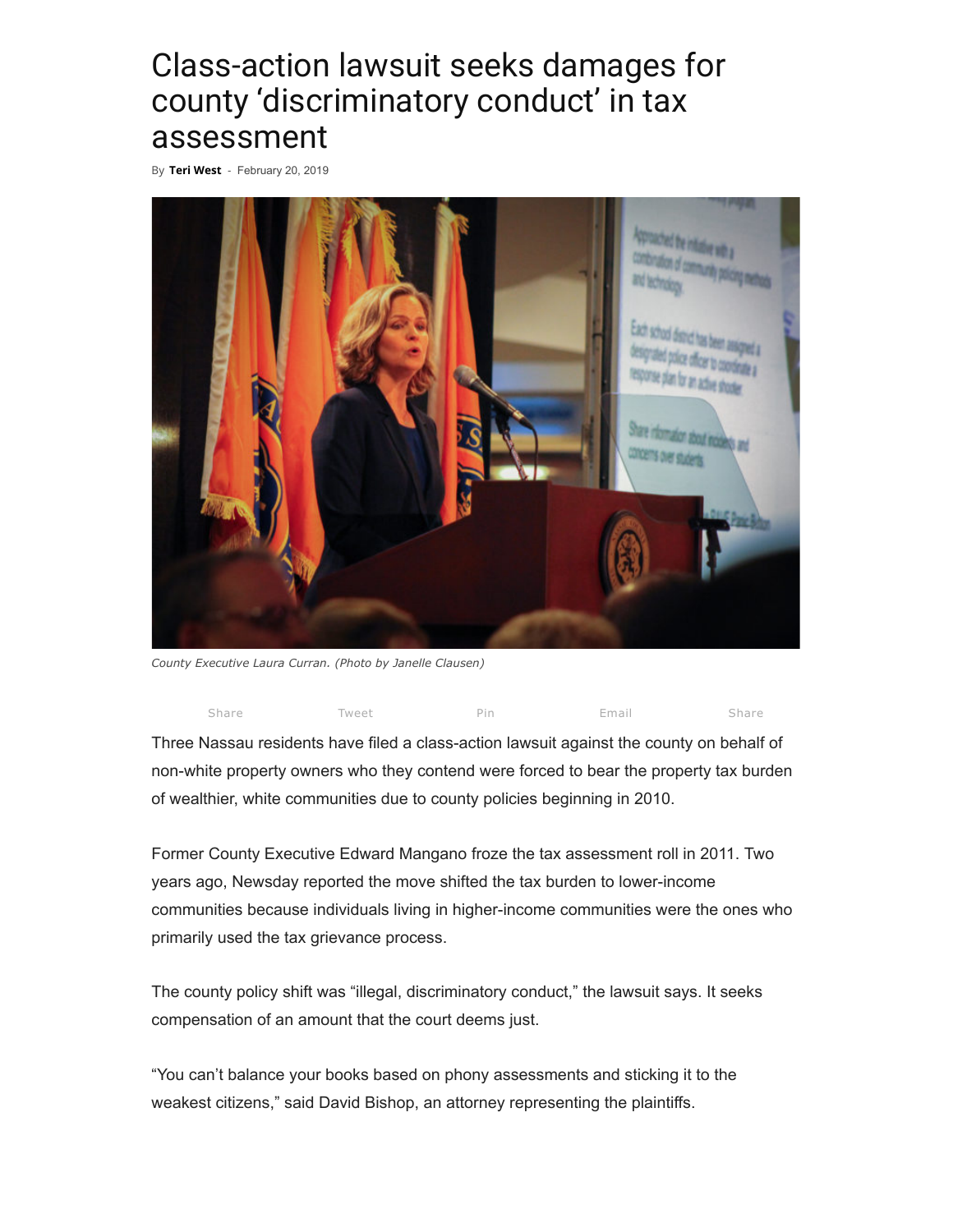The issues at stake directly overlap with those of a 1997 lawsuit against Nassau County, the lawsuit says.

That case, Coleman v. Seldin, challenged the county over racial discrimination in its tax assessment. It led to a consent decree, requiring Nassau to maintain an equitable tax assessment and a new county policy that required the tax assessment to be updated annually.

said.

"The system got so out of whack and the taxes are so high in Nassau that doing the right thing, that making the system correct is politically unpalatable," Bishop said. "It's painful politically, so weak politicians like Mangano are tempted to do the wrong thing, and they did the wrong thing."

Though the lawsuit does not designate how much the plaintiffs are seeking, the monetary damage is "enormous," Bishop said, "and it speaks to the irresponsibility of the county."

If the plaintiffs win, it should not bankrupt the county, he said. Lawsuits like this were bonded to be paid out over decades during his time in Suffolk County politics, he said.

Presiding Officer Richard Nicolello (R-New Hyde Park) said he believes the lawsuit is a political tool for Nassau Democrats to change the narrative around the reassessment currently taking place.

In his argument, Nicolello pointed to plaintiff Wayne Hall's Democratic Party affiliation and the fact that the lawsuit does not demand a stay on the reassessment's five-year phase-in as reasons that the legal action is "suspicious."

He also said the firm representing the plaintiffs also represents county Democratic Chairman Jay Jacobs, which Jacobs said is untrue.

He has no connection to Kirby McInerney, the law firm that represents the plaintiffs, Jacobs said, and does not know Bishop.

"I had no knowledge of the lawsuit before it was filed," he added. "Nobody asked me about it, nobody presented the idea to me, I never thought about it. I had read it in the paper, I spoke to [County Executive] Laura Curran when I read about it in the paper. She had no knowledge of it, so I think [Nicolello]'s getting ahead of himself."